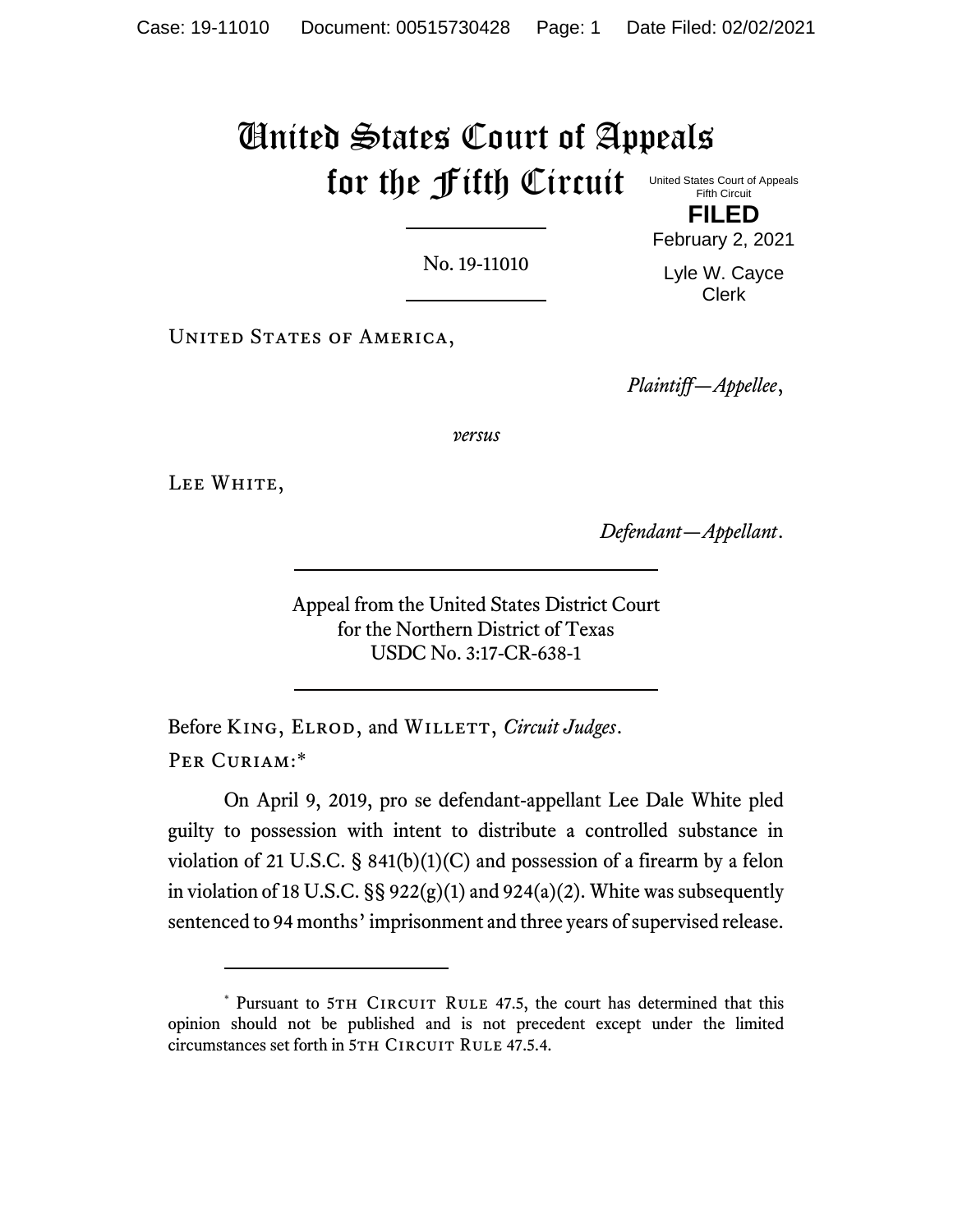He now appeals the sentence, arguing that the district court erred in its application of the Sentencing Guidelines and imposed a substantively unreasonable sentence. He also challenges his conviction under 18 U.S.C. § 922(g)(1), citing the Supreme Court decision in *Rehaif v. United States*, 139 S. Ct. 2191 (2019).

For the reasons stated below, we AFFIRM White's conviction under 18 U.S.C. § 922(g)(1), VACATE his sentence, and REMAND to the district court for resentencing in accordance with this opinion.

# **I.**

On August 23, 2017, an undercover agent of the Bureau of Alcohol, Tobacco, Firearms and Explosives ("ATF") purchased marijuana and crack cocaine from pro se defendant-appellant Lee Dale White. After the purchase, a surveillance team followed White to 2701 Burger Avenue Dallas, Texas, where he was observed unlocking the door and entering the residence. Another purchase of crack cocaine was arranged by an undercover agent on October 11, 2017, and a surveillance team observed White stop at 2701 Burger Avenue prior to meeting the agent. White was observed returning to the Burger Avenue address after the purchase.

On November 28, 2017, a "trash pull"<sup>1</sup> was conducted at 2701 Burger Avenue, yielding a shoe box with marijuana, a letter addressed to White, drug packaging materials, drum magazine instructions, .223-caliber ammunition boxes, and measuring cups with cocaine residue. On November 30, 2017, Dallas Police Department officers executed a search warrant at the address, where officers encountered White and two other individuals inside the residence. A search of the living room yielded cocaine, marijuana, and

<sup>&</sup>lt;sup>1</sup> "A 'trash pull' is the term for searching the trash after a suspect has been observed discarding trash." *United States v. Haines*, 803 F.3d 713, 723 n.1 (5th Cir. 2015).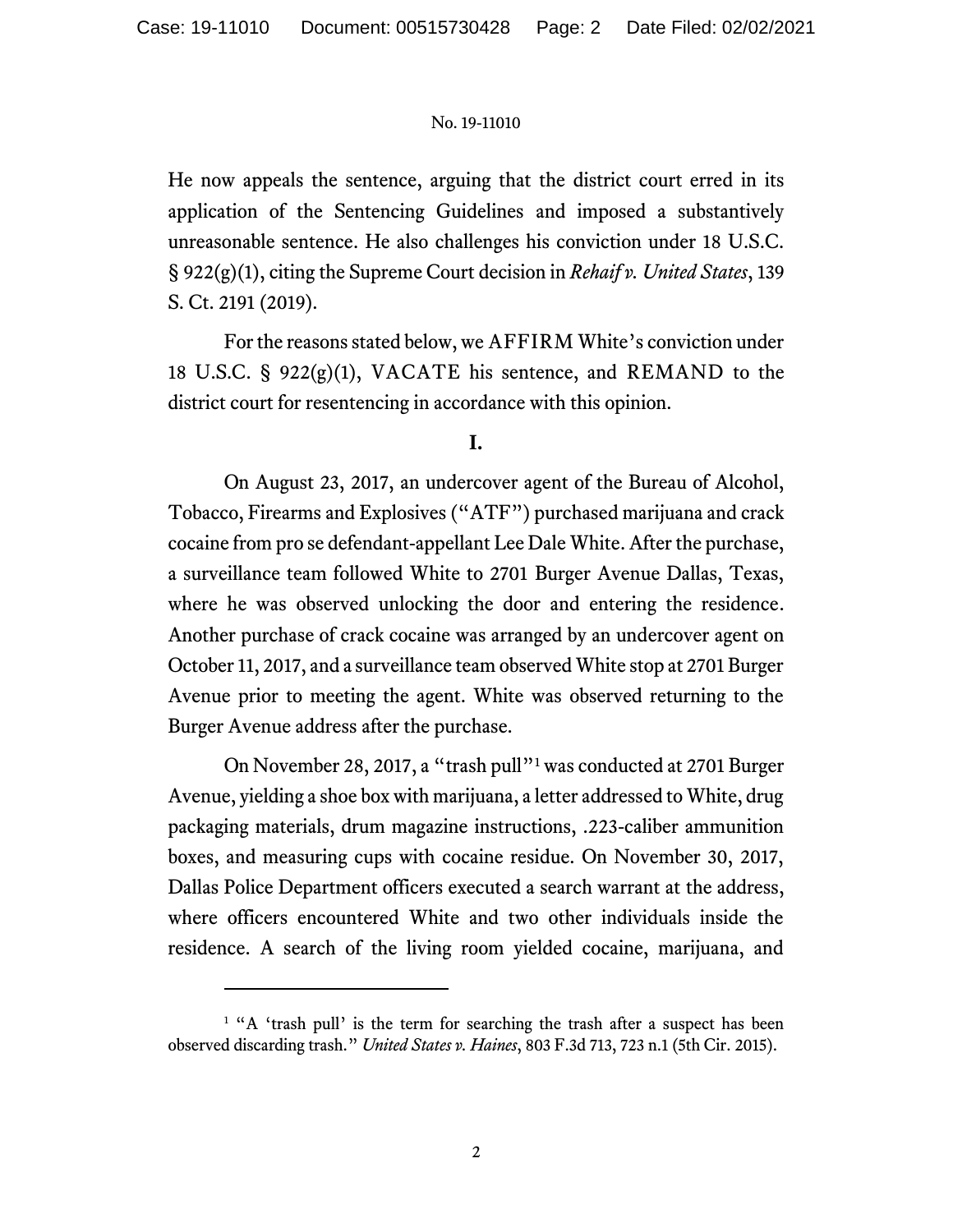assorted pills. They also found a rifle magazine and a Glock magazine.

The officers' search of the bedroom yielded, *inter alia*, \$3,466 in U.S. currency, 166.4 grams of cocaine, 705 grams of marijuana, and clothing with a dry-cleaning tag in White's name. A search of the property's garage yielded \$241 in U.S. currency, 2.6 grams of cocaine, a drum magazine box with 59.3 grams of marijuana, and a .40 caliber handgun.

Two vehicles found on the property were also searched: a 2007 Chevy Tahoe and a 2001 Mercedes-Benz. After searching both vehicles, officers found a second .40-caliber pistol with live rounds, a box of Promethazine, 88 grams of marijuana, 134.9 grams of cocaine, 46.8 grams of vapor liquids, a scale, drug packaging materials, a .223-caliber rifle,<sup>2</sup> another .40-caliber handgun, and miscellaneous documents containing White's name.

The presentence report ("PSR")—on which the district court relied at sentencing and to which the Government cites on appeal—does not specify what items were found in each vehicle. Indeed, it fails to even identify the vehicles. However, both White and the Government agree that the .40 caliber Glock pistol and a particular document—the title to the Mercedes were found in the Tahoe. White further concedes that the Tahoe belonged to him but states that the title to the Mercedes was not in his name. The parties agree that the drugs retrieved from the vehicles and the rest of the firearms including the other .40-caliber handgun and the .223-caliber rifle—were located in the Mercedes. But White contends that the Mercedes belonged to another individual in the house.

White was arrested on December 4, 2018, and subsequently pled guilty to two counts: possession with intent to distribute a controlled

<sup>&</sup>lt;sup>2</sup> This is a semiautomatic firearm that had an extended magazine attached, which meant it was capable of accepting more than fifteen rounds of ammunition.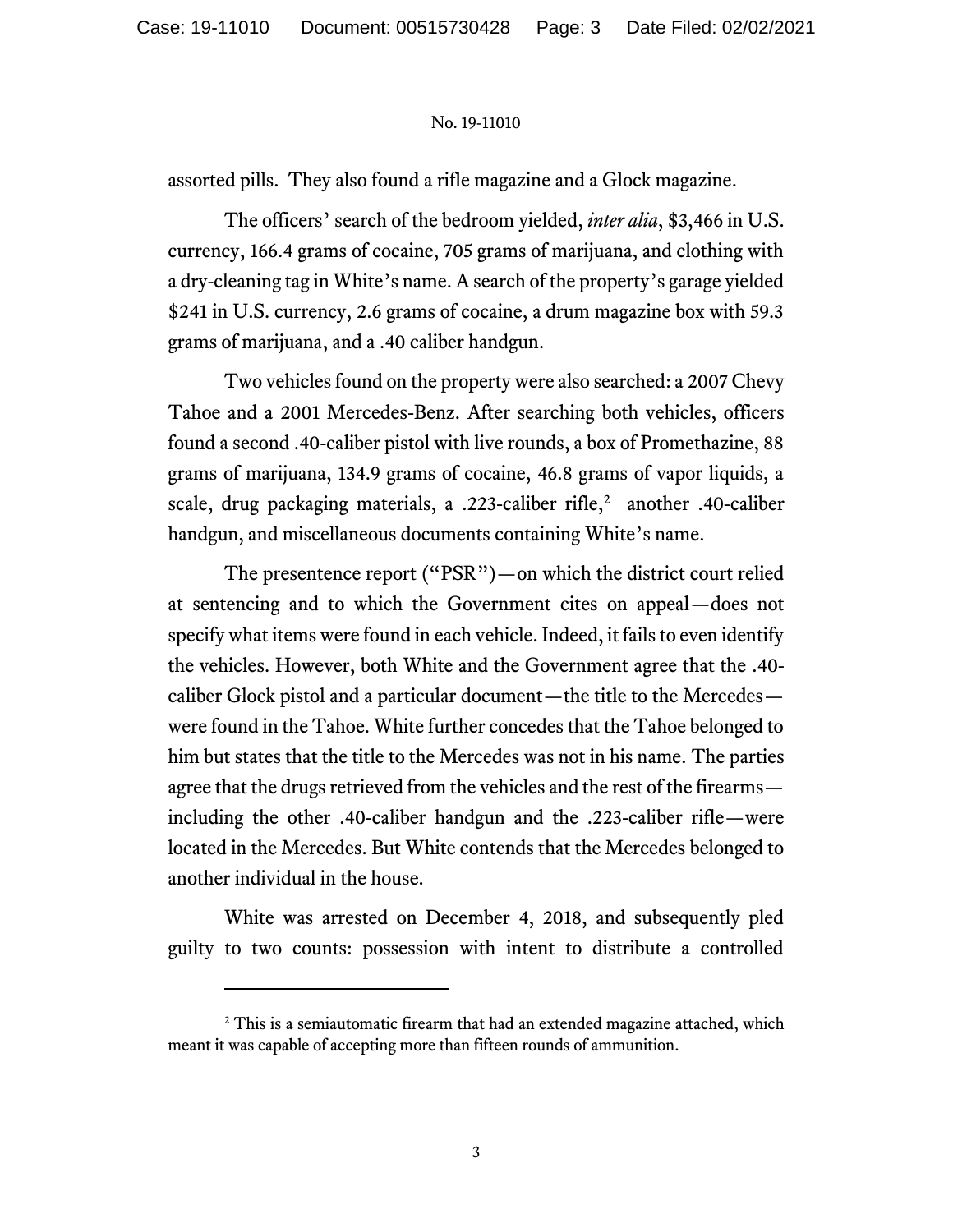substance and possession of a firearm by a felon. In support of the second count, White stipulated that he was previously convicted of a crime punishable by imprisonment for a term exceeding a year and knowingly and unlawfully possessed a .40-caliber Glock pistol after having been convicted of the felony.

On June 12, 2019, the PSR was issued in White's case, setting his base offense level at 22 pursuant to the United Sates Sentencing Guidelines  $("U.S.S.G.")$  §  $2K2.1(a)(3)$  because White's offense involved both a semiautomatic firearm capable of accepting a large-capacity magazine and White had a prior conviction for a controlled substance offense. The PSR also recommended a two-level enhancement under  $\S 2K2.1(b)(1)(A)$  because the offense involved at least three firearms. It further added four levels under § 2K2.1(b)(6)(B) because White possessed a firearm in connection with another felony offense—in this case, drug trafficking. The PSR ultimately calculated a total offense level of 25 after subtracting three levels for acceptance of responsibility. With White's criminal history category of IV, his advisory Guidelines range was 84 to 105 months.

White filed objections to the PSR and argued that the money, drugs, and firearms found in the garage and the Mercedes belong to another man, B.B., whom police encountered in the garage while executing the search warrant. White argued that the firearms and drugs found in the garage and Mercedes could not be factored into the offense level calculation as they were not in his actual or constructive possession. Though White conceded that the Chevy Tahoe belonged to him, he asserted that the title to the Mercedes was present in that vehicle because he was passing it from his girlfriend to B.B. after B.B. had purchased the vehicle from her. The probation officer responded in an addendum, stating that no changes to the PSR would be made.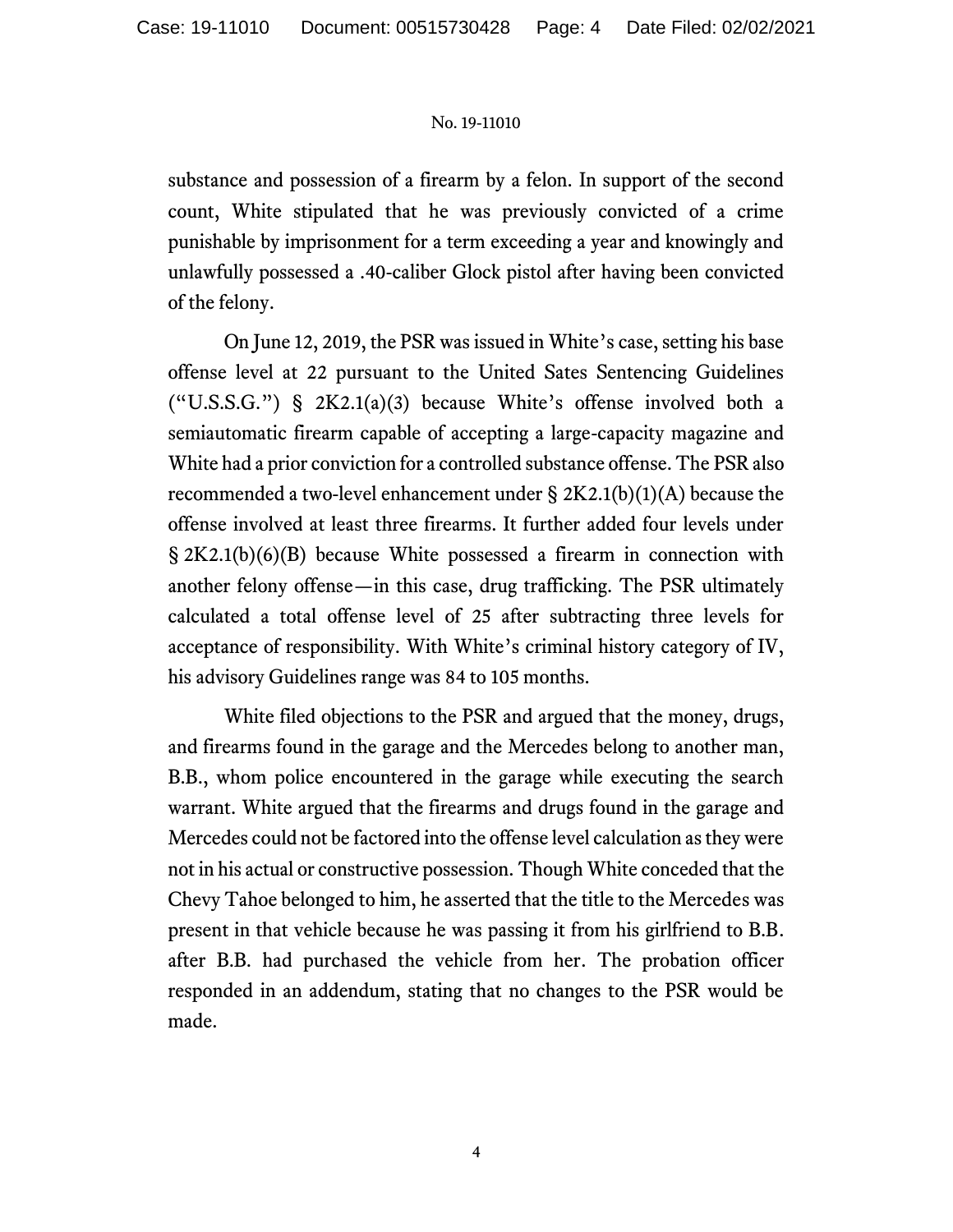At a subsequent sentencing hearing, defense counsel for White notified the court that White's girlfriend was present and available to testify that she sold the Mercedes to B.B. and had given White the title to pass along to B.B. He further asserted that B.B. had informed officers that the gun found in the garage would have his fingerprints on it. The district court ultimately overruled White's objections "for the reasons stated in the addendum to the PSR as well as the arguments presented by the Government." The court then sentenced White to 94 months' imprisonment—in the middle of the Guidelines range. This appeal followed.

# **II.**

On appeal, White challenges those aspects of his sentence calculation that relied on or took into account the firearms found in the Mercedes, including the base level of 22 for an offense involving a semiautomatic firearm capable of accepting a large capacity magazine, the two-level enhancement for an offense involving three to seven firearms, and the four-level enhancement for possession of a firearm in connection with another felony offense. He also contests the attribution of drugs found in the Mercedes and garage to him and argues that the district court imposed a substantively unreasonable sentence. Finally, he challenges his conviction for being a felon in possession of a firearm pursuant to the Supreme Court's *Rehaif* decision. We consider each argument in turn.

# **A. Base Offense Level Under U.S.S.G. § 2K2.1(a)(3)**

White contends that the district court erred in applying U.S.S.G. § 2K2.1(a)(3) to determine a base offense level of 22 based on the court's erroneous finding that the offense involved a semiautomatic firearm capable of accepting a large capacity magazine. We review the district court's application of the Sentencing Guidelines de novo and its factual findings for clear error. *See United States v. Cortez-Gonzalez*, 929 F.3d 200, 203 (5th Cir.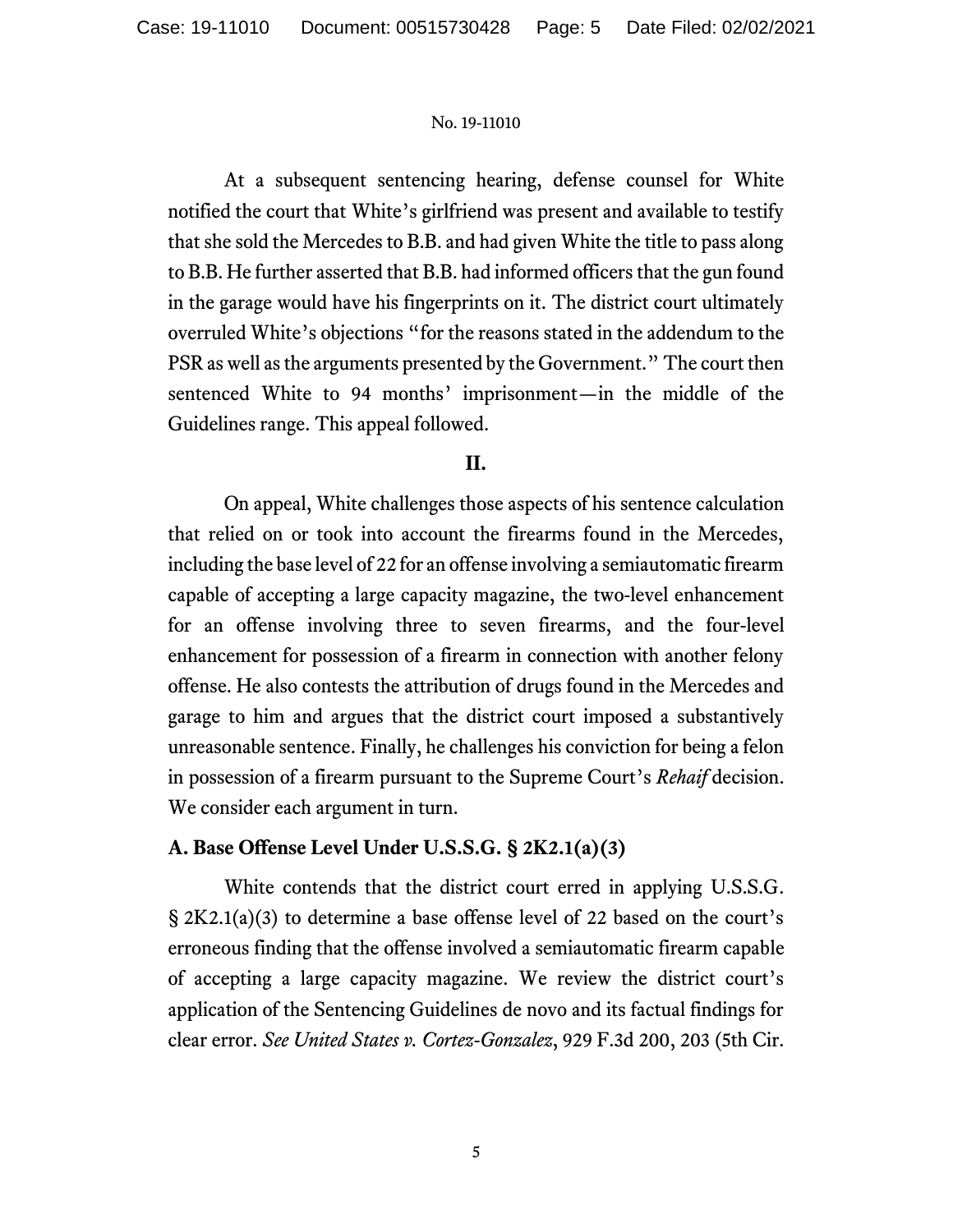2019). In particular, "[t]he determination of relevant conduct is a factual finding reviewed for clear error." *United States v. Hagman*, 740 F.3d 1044, 1048 (5th Cir. 2014). "Under the clearly erroneous standard, we will uphold a finding so long as it is plausible in light of the record as a whole." *Id.* (quoting *United States v. Ekanem*, 555 F.3d 172, 175 (5th Cir. 2009)). "[A] finding will be deemed clearly erroneous if, based on the record as a whole, we are left with the definite and firm conviction that a mistake has been committed." *Id.* "The government must prove sentencing enhancements by a preponderance of the evidence." *United States v. Juarez*, 626 F.3d 246, 251 (5th Cir. 2010). In addition, "[a] district court may draw reasonable inferences from the facts when determining whether an enhancement applies." *Id.*

Section 2K2.1(a)(3) provides for a base offense level of 22 if:

(A) the offense involved a (i) semiautomatic firearm that is capable of accepting a large capacity magazine; or (ii) firearm that is described in 26 U.S.C. § 5845(a); and (B) the defendant committed any part of the instant offense subsequent to sustaining one felony conviction of either a crime of violence or a controlled substance offense . . .

U.S. Sent'g Guidelines Manual § 2K2.1(a)(3). In White's case, the PSR applied  $\S 2K2.1(a)(3)$  because "the offense involved a . . . semiautomatic firearm that is capable of accepting a large capacity magazine." Specifically, the .223-caliber rifle recovered during the execution of the search warrant was a semiautomatic firearm with an extended magazine attached that was capable of accepting more than 15 rounds of ammunition. The parties agree that this firearm was found in the Mercedes. Because White argues that the Mercedes belonged to B.B., he contends that he did not have possession of the .223-caliber rifle.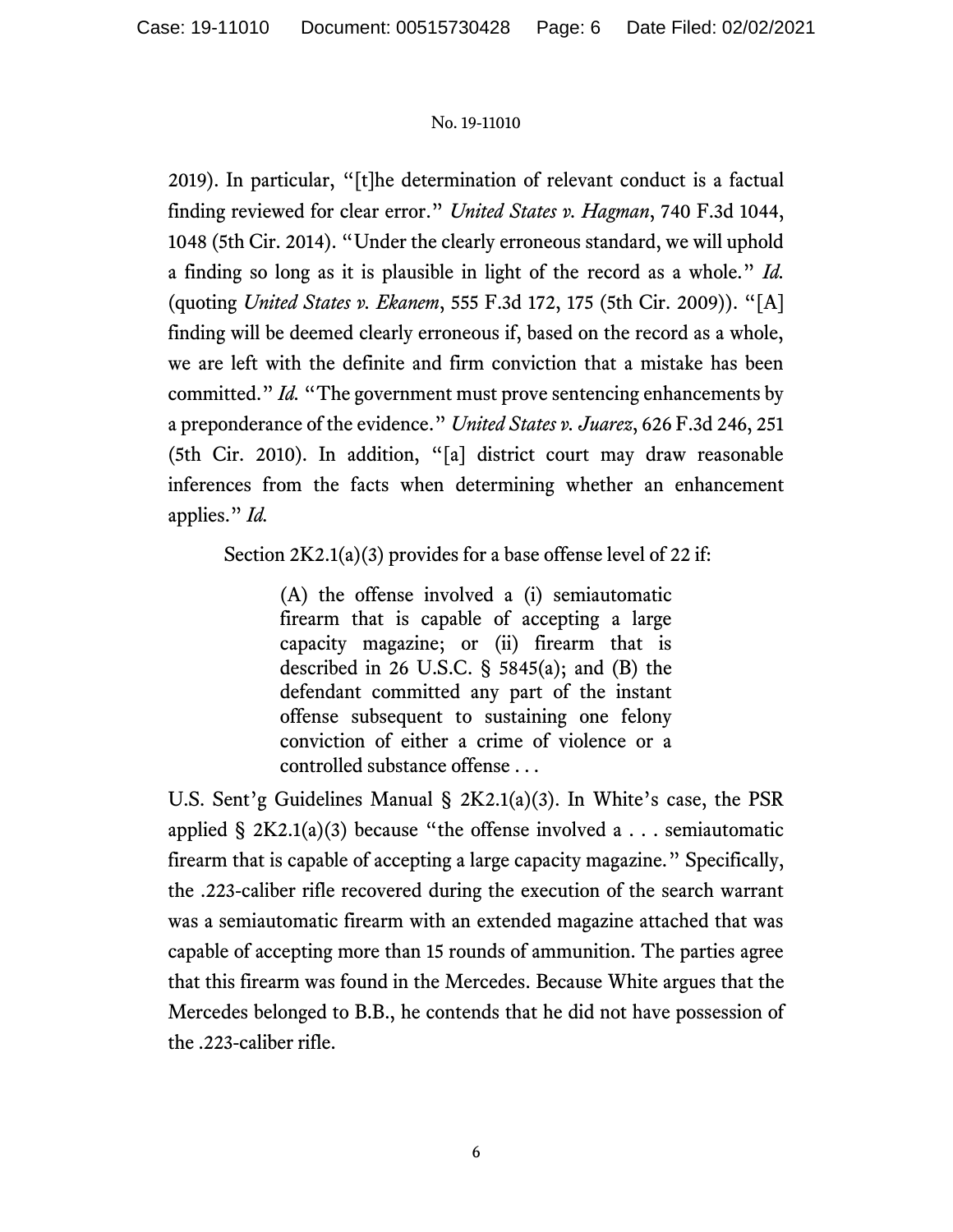The Government responds that, though it had not sought to prove that White exercised actual possession of the gun in the form of direct physical control, the "circumstances enabled the district court to find by a preponderance of the evidence that White constructively possessed" the guns in the Mercedes. The Government cites three facts in support of White's constructive possession: (1) the title to the Mercedes was found in White's Tahoe; (2) the keys to the Mercedes were found in the same room as White; and (3) "the distribution quantities and varieties of drugs and accoutrements of trafficking found in the Mercedes . . . matched the varieties of drugs and trafficking implements found in White's control in the house."

"Constructive possession of a firearm can be proven by showing that the defendant had ownership, dominion, or control over the firearm or the premises in which it was concealed or recovered." *Hagman*, 740 F.3d at 1049. "Constructive possession need not be exclusive, it may be joint with others, and it may be proven with circumstantial evidence." *United States v. McKnight*, 953 F.2d 898, 901 (5th Cir. 1992). We have previously explained that "constructive possession is the ability to reduce an object to actual possession." *United States v. Posner*, 868 F.2d 720, 723 (5th Cir. 1989) (quoting *United States v. Martinez*, 588 F.2d 495, 498 (5th Cir. 1979)). Typically, "the issue of constructive possession is raised . . . where a defendant is found to be in the vicinity of a firearm but not in actual possession of it; a firearm is found in his residence . . . or . . . in some other place over which the defendant has dominion or control." *Hagman*, 740 F.3d at 1049–50.

The Government cites no case in which we have found constructive possession of a firearm based on a such a paucity of evidence linking the defendant to the premises or vehicle in which the firearm was found. To be sure, the Government's evidence falls short of establishing White's ownership of the Mercedes—even by a preponderance of the evidence.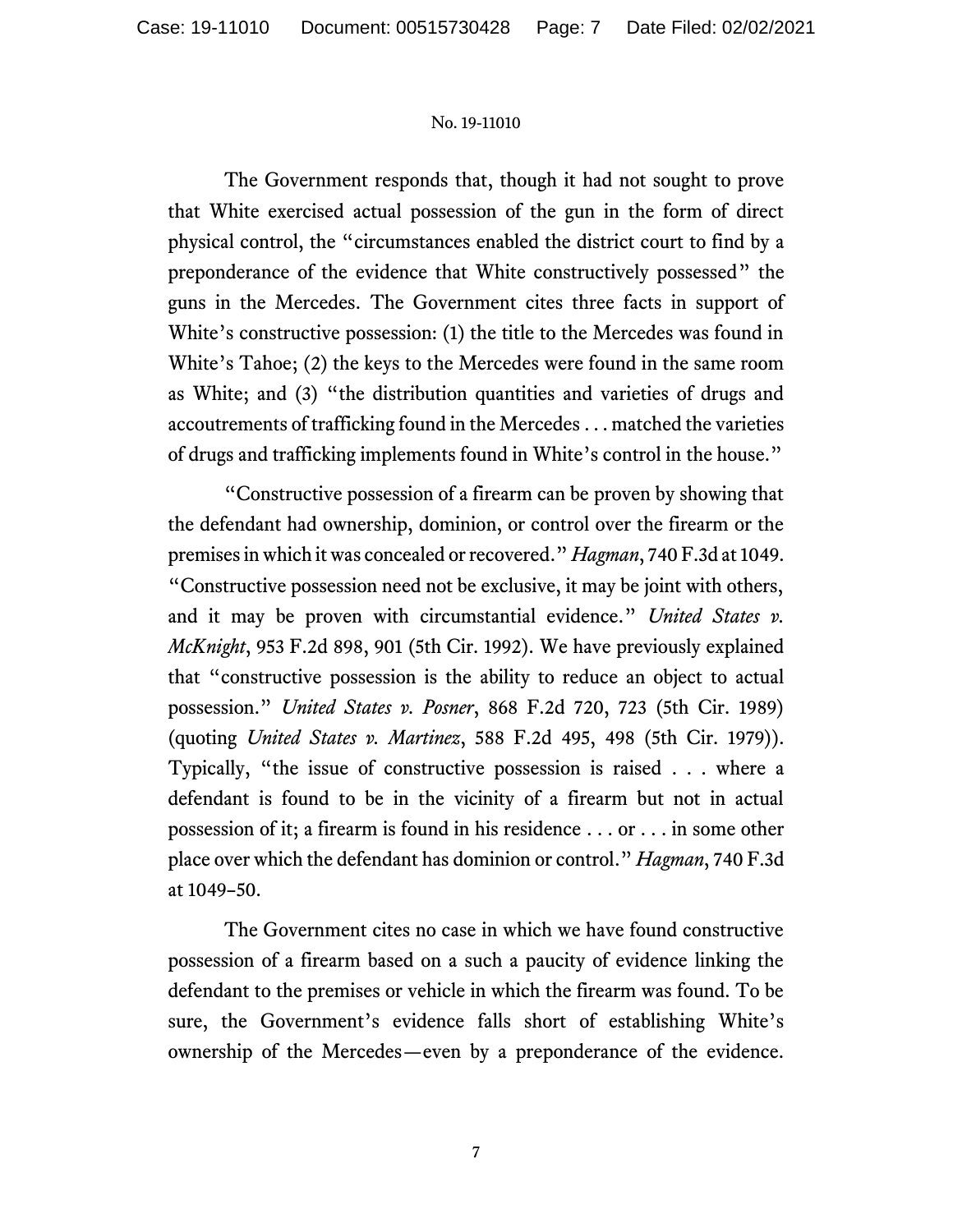Indeed, there is no evidence clarifying in whose name the title to the Mercedes is made. *Cf. Am. Econ. Ins. Co. v. Tomlinson*, 12 F.3d 505, 508 n.2 (5th Cir. 1994) (explaining that, under Texas law, "[a] certificate of title is not conclusive proof of ownership" but "merely creates a presumption of ownership in the name of the person shown on the certificate"). On appeal, the Government cites to White's objections to the PSR for support of the fact that the title was found in the Tahoe. However, in the very objections on which the Government relies, White asserts that the title was not in his name. The Government offers no evidence to the contrary.

The question is therefore whether White's dominion or control over the vehicle has been established. There is no evidence that White ever drove the Mercedes. *See, e.g.*, *United States v. Prudhome*, 13 F.3d 147, 149 (5th Cir. 1994) (finding sufficient evidence of constructive possession where defendant was driving vehicle, "the gun was located directly under his seat, and he had three rounds of matching ammunition in his waist pouch"). Nor is there evidence that the vehicle was kept at his house beyond the day of the search. *See, e.g.*, *United States v. Orozco*, 715 F.2d 158, 161 (5th Cir. 1983) (constructive possession of firearm located in vehicle where defendantpassenger did not own vehicle but it "was being kept at his house"). Further, the mere presence of the vehicle's keys in the same room as the defendant is not sufficient to establish White's control of the vehicle. The record does not support that White had actual possession of the keys, which would support his control over the vehicle.<sup>3</sup> *See, e.g.*, *United States v. Caballero*, 712 F.2d 126, 129–30 (5th Cir. 1983). Moreover, in cases where mere proximity to a

<sup>&</sup>lt;sup>3</sup> Despite the Government's attempt to characterize the evidence in the PSR and its addendum as supporting that White "possessed" the keys to the Mercedes, the addendum merely states that "agents encountered the defendant in the living room . . . , where the keys to the Mercedes-Benz were located."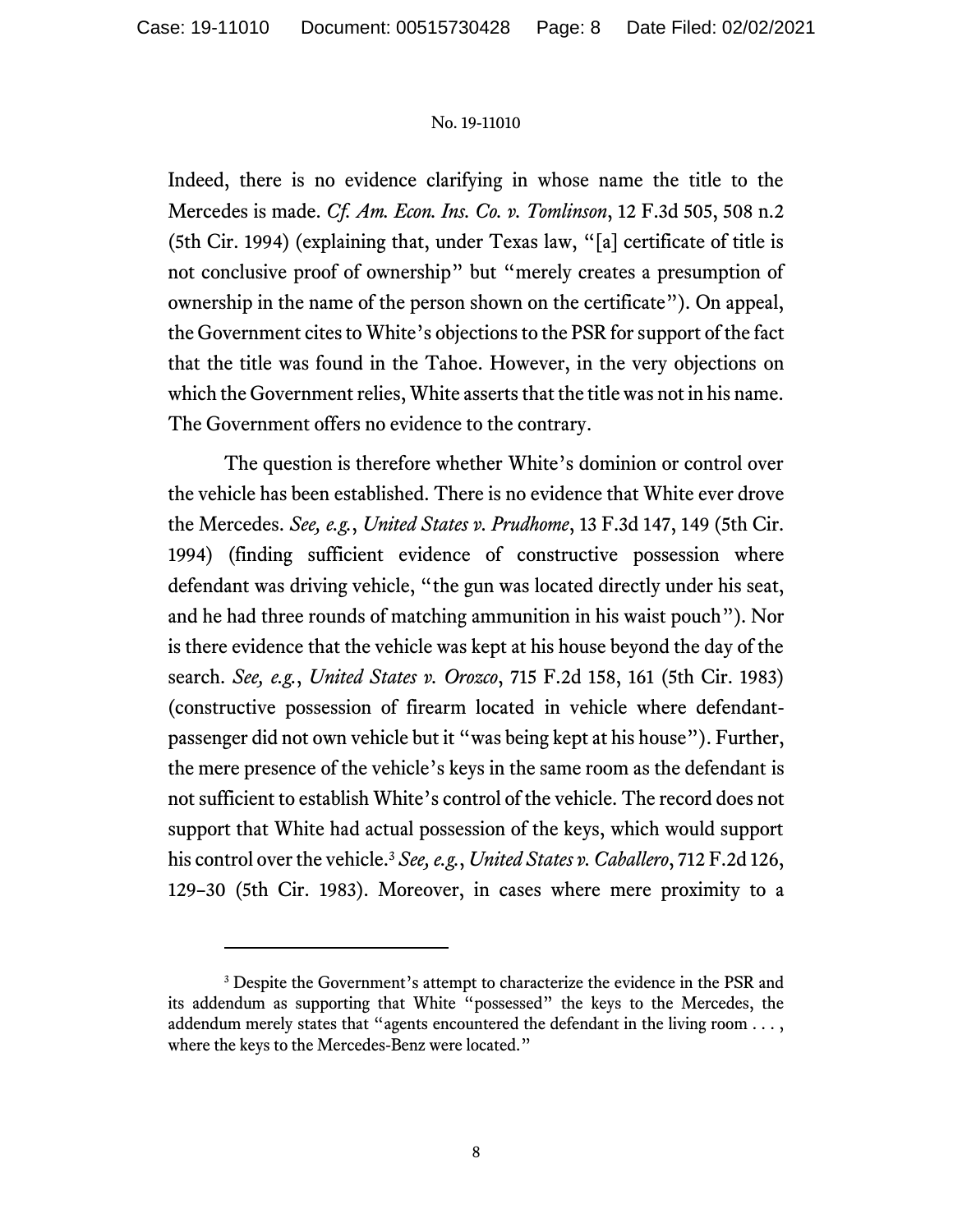vehicle's keys has been sufficient to demonstrate control of the vehicle, we have emphasized additional facts such as the defendant's consent to a search of the vehicle and familiarity with "the key's idiosyncratic functionality." *United States v. Fields*, 977 F.3d 358, 366 (5th Cir. 2020). In those cases the mere presence of the defendant in the same room as the keys was not alone enough to find constructive possession.

Based on the foregoing, we find that the Government has not shown that White was in constructive possession of the requisite semiautomatic weapon. Recognizing that the Government need only prove sentencing enhancements by a preponderance of the evidence, we nonetheless conclude that the finding is simply not plausible in light of the record as a whole and is thus clearly erroneous. *Hagman*, 740 F.3d at 1049–50. Consequently, there is no evidence supporting the base offense level of 22 under U.S.S.G. § 2K2.1(a)(3) absent other evidence that White's offense involved a semiautomatic firearm capable of accepting a large-capacity magazine.

# **B. Enhancement Under U.S.S.G. § 2K2.1(b)(1)**

White argues that the district court erred in imposing a two-level enhancement under U.S.S.G. § 2K2.1(b)(1) for an offense involving three to seven firearms. As above, we review for clear error. *Hagman*, 740 F.3d at 1048. Once again, the Government must prove this sentencing enhancement by a preponderance of the evidence. *Id.*

Section 2K2.1(b)(1) provides for a two-level enhancement when an offense involves three to seven firearms. U.S. Sent'g Guidelines Manual § 2K2.1(b)(1). The district court is instructed to "count only those firearms that were unlawfully sought to be obtained, unlawfully possessed, or unlawfully distributed." U.S. Sent'g Guidelines Manual § 2K2.1, cmt. (n.5). In order to reach the minimum number of guns required to apply the enhancement in this case, the Government must count the firearms found in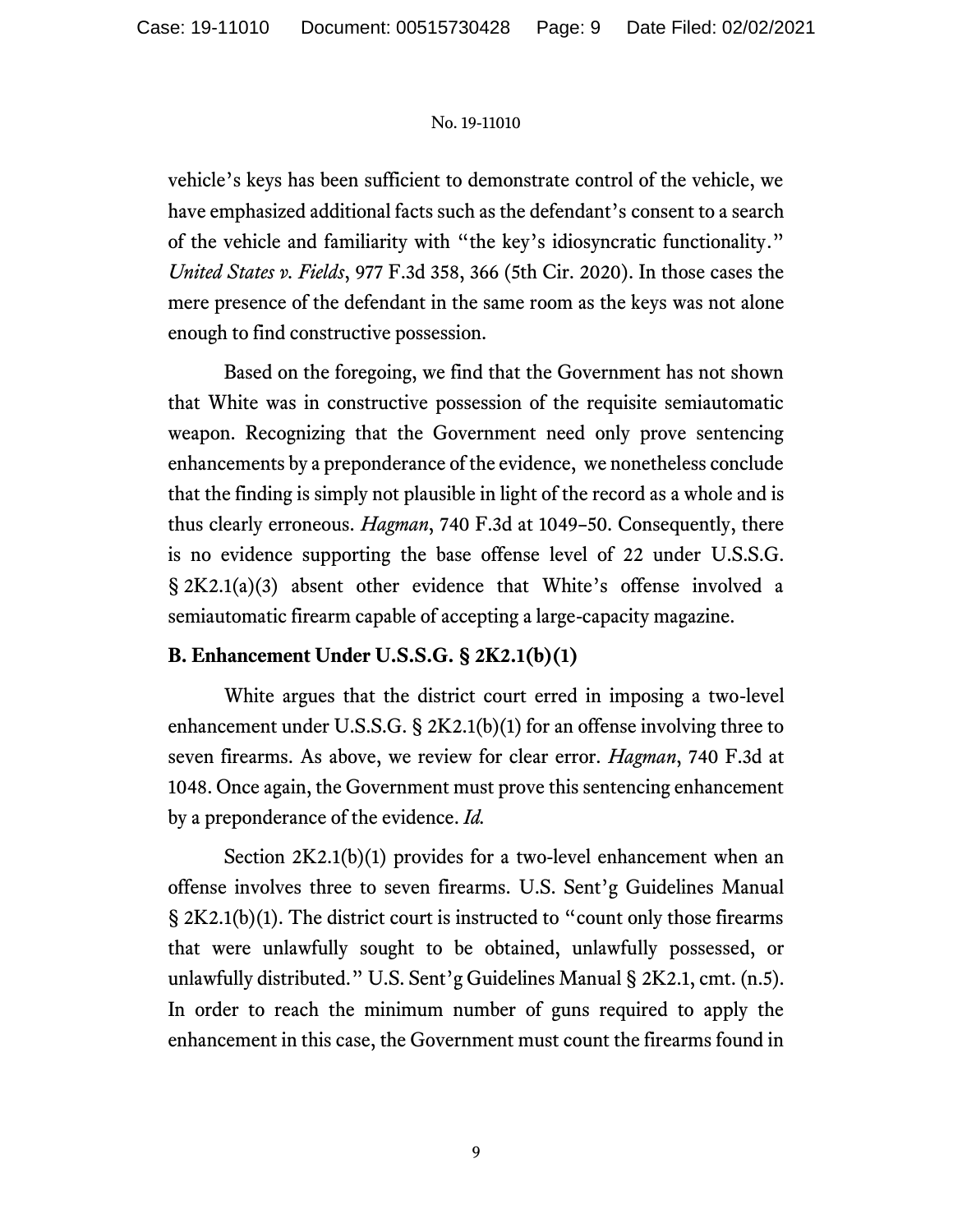the Mercedes. Accordingly, for the reasons stated in the preceding section, we find clear error in the application of  $\S 2K2.1(b)(1)$  insofar as the district court erroneously found that White had constructive possession of the firearms in the Mercedes.

# **C. Enhancement Under U.S.S.G. § 2K2.1(b)(6)(B)**

White challenges a four-level enhancement he received pursuant to U.S.S.G. § 2K2.1(b)(6)(B) for possession of a firearm in connection with another felony offense. White argues there is an insufficient factual basis supporting this enhancement and that the record demonstrates only that he possessed a gun while simultaneously engaging in a drug trafficking offense without a sufficient nexus between the gun and the trafficking. White concedes that he failed to raise this argument below and that, as a result, we must review for plain error. Under this standard of review, the defendant must show (1) an error (2) that is clear or obvious and (3) that affected his substantial rights. *Puckett v. United States*, 556 U.S. 129, 135 (2009). If those three prongs are satisfied, we have the discretion to correct the error but will do so only if it seriously affects the fairness, integrity, or public reputation of judicial proceedings. *Id.*

Section  $2K2.1(b)(6)(B)$  provides for a four-level enhancement where the defendant "used or possessed any firearm or ammunition in connection with another felony offense." U.S. Sent'g Guidelines Manual § 2K2.1(b)(6)(B). The enhancement will be applied if the firearm "facilitated, or had the potential of facilitating, another felony offense." *Id.*  § 2K2.1, cmt. (n.14(A)). When the other felony offense is a drug trafficking offense, the enhancement automatically applies if the "firearm is found in close proximity to drugs, drug-manufacturing materials, or drug paraphernalia." *United States v. Jeffries*, 587 F.3d 690, 693 (5th Cir. 2009) (quoting U.S. Sent'g Guidelines Manual § 2K2.1 cmt. (n. 14(B)(ii))).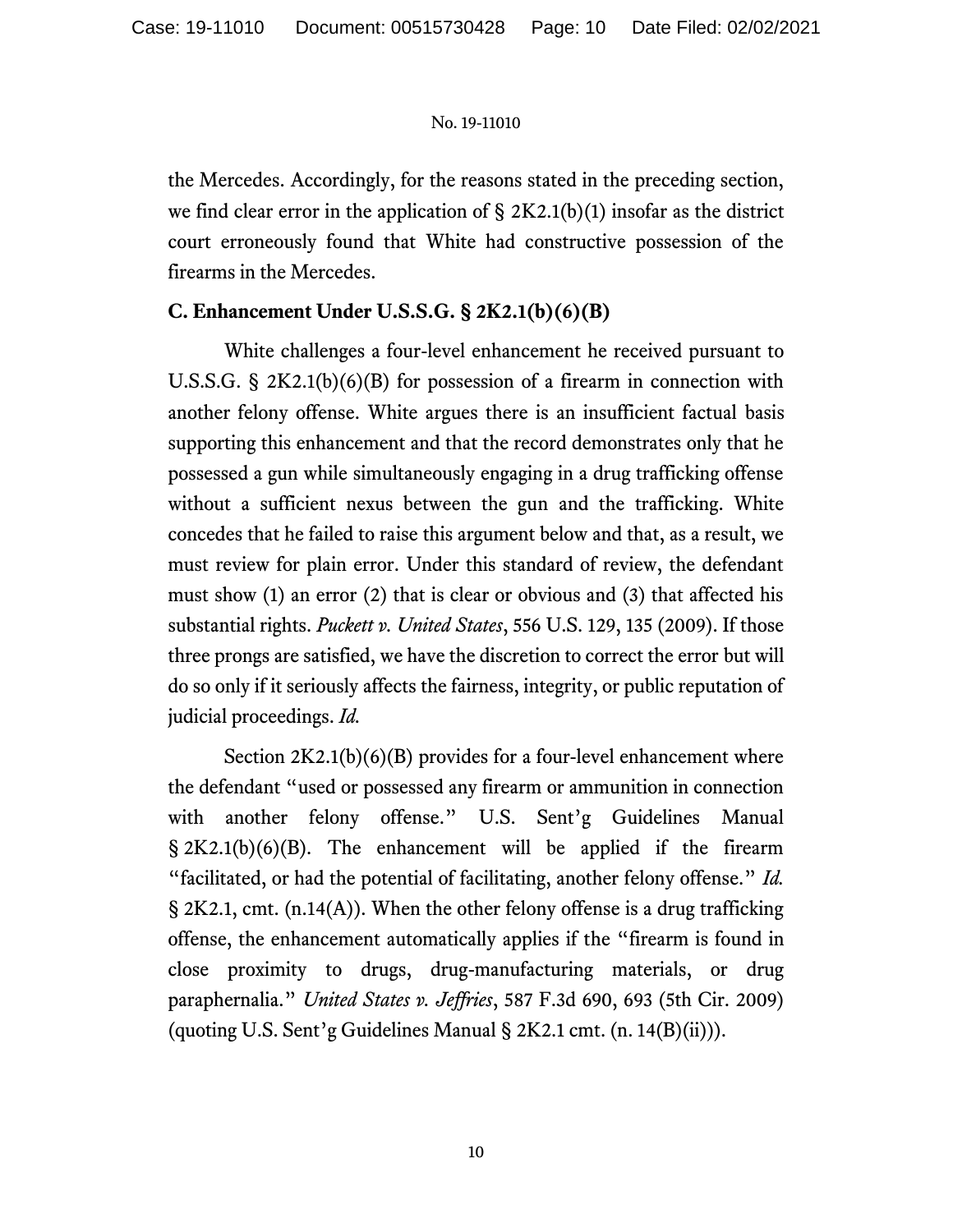On appeal, the Government argues that, even setting aside the firearms found in the Mercedes in close proximity to drugs, the enhancement is supported by White's possession of a pistol in his Tahoe, his movement "between his home and drug-transaction locations," and drug dealers' frequent use of firearms in their trafficking activities. The Government emphasizes that White cannot show clear or obvious error under the plain error standard.

White emphasizes that there were no drugs found in the Tahoe along with the firearm he admittedly possessed. However, proximity to drugs is "sufficient but not necessary" to applying this enhancement in drug trafficking cases. *United States v. Caldwell*, 770 F. App'x 175, 177 (5th Cir. 2019). Indeed, as detailed above, the enhancement may still apply if the firearm "had the potential of facilitating . . . another felony offense." U.S. Sent'g Guidelines Manual § 2K2.1, cmt. (n.14(A)). In this case, where the firearm was found in White's vehicle and the PSR clearly states that White traveled to both of the arranged drug sales, White has identified no clear or obvious error in a finding that the firearm had the potential of facilitating his drug trafficking. Accordingly, we affirm application of a four-level enhancement under U.S.S.G. § 2K2.1(b)(6)(B).

# **D. Calculation of Drug Weight**

White also raises a challenge to the PSR's inclusion of drugs found in the Mercedes and garage in the 61.63 kilograms of converted drug weight attributed to him. Based on this claimed error, he argues that his correct base offense level was 16. However, as White admitted in his objections to the PSR, even if his offense level is not calculated pursuant to U.S.S.G. § 2K2.1(a)(3) based on the possession of the semiautomatic firearm in the Mercedes, it would not be based on the amount of drugs attributable to White. Rather, his base offense level would be 20 pursuant to  $\S 2K2.1(a)(4)$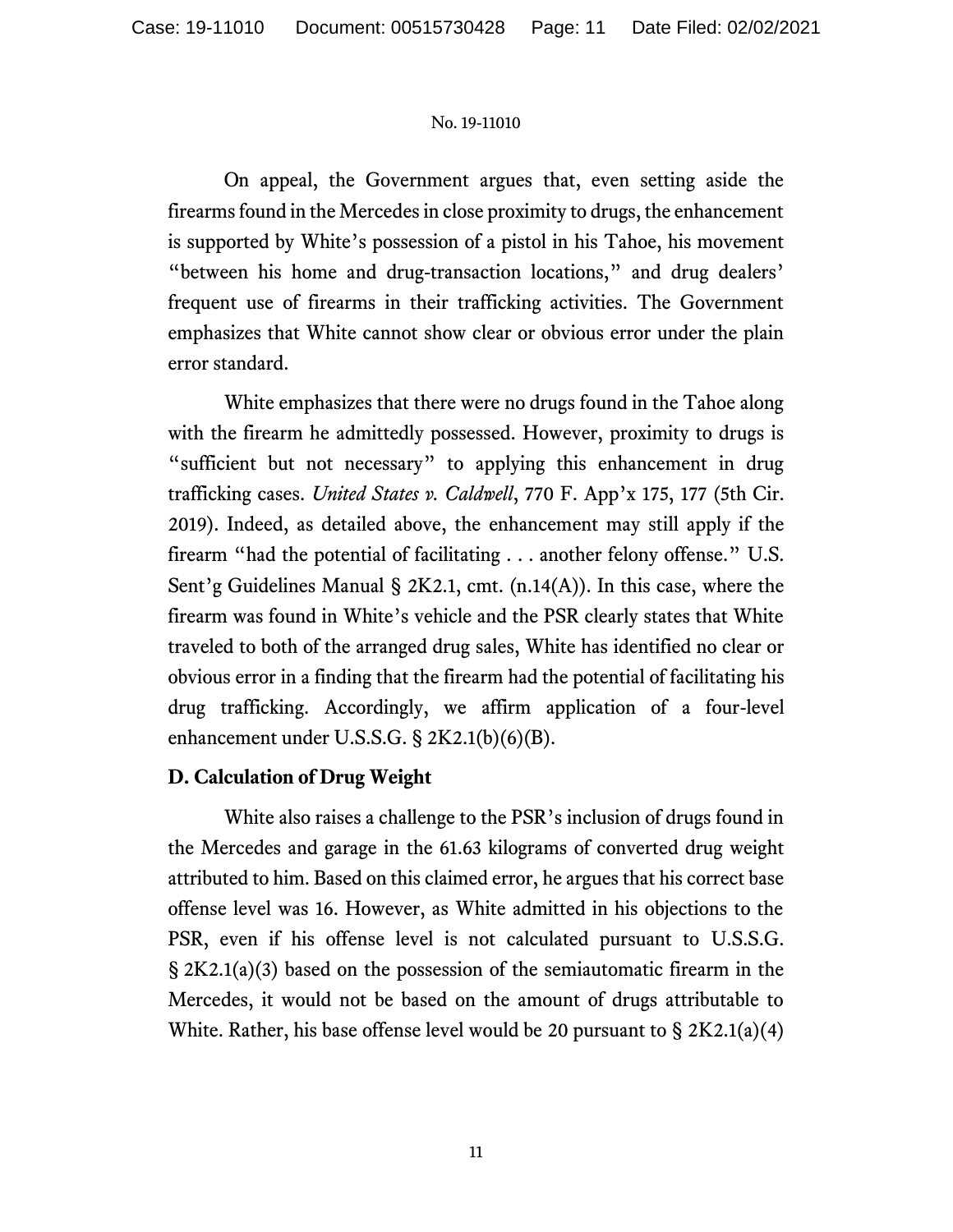because he committed the offenses subsequent to sustaining a felony conviction of a controlled substance offense. Accordingly, because White's argument on this issue, even if successful, would not affect the calculation of the Sentencing Guidelines range, we do not consider it. *See United States v. Roberts*, 594 F. App'x 249, 250 (5th Cir. 2015).

## **E. Substantive Reasonableness of the Sentence**

White argues that the district court imposed a substantively unreasonable sentence by "varying upward from the advisory guidelines range." White appears to rely on his own calculations of his base offense level and corresponding Guidelines range in advancing this argument. However, we proceed to review a sentence for substantive reasonableness "[i]f the sentence is determined to be 'procedurally sound.'" *United States v. Delgado-Martinez*, 564 F.3d 750, 752 (5th Cir. 2009). Indeed, a significant procedural error in the calculation of the Guidelines range that warrants reversal—such as those discussed above—will "prevent our review of the sentence for substantive reasonableness." *Id.*; *see, e.g.*, *United States v. Teuschler*, 689 F.3d 397, 400 (5th Cir. 2012) (declining to consider substantive reasonableness of sentence because we remanded for resentencing and "the new sentence may differ"). Accordingly, because we have already identified errors in the calculation of White's Guidelines range that warrant reversal, we will not consider the substantive reasonableness of White's sentence.

## **F. Felon in Possession Conviction**

White challenges his conviction under 18 U.S.C.  $\S$  922(g)(1) for being a convicted felon in possession of a firearm because the Government did not show that he knew his prohibited status. In *Rehaif v. United States*, the Supreme Court held that the Government must establish knowledge not only of possession but also of prohibited status in order to support a conviction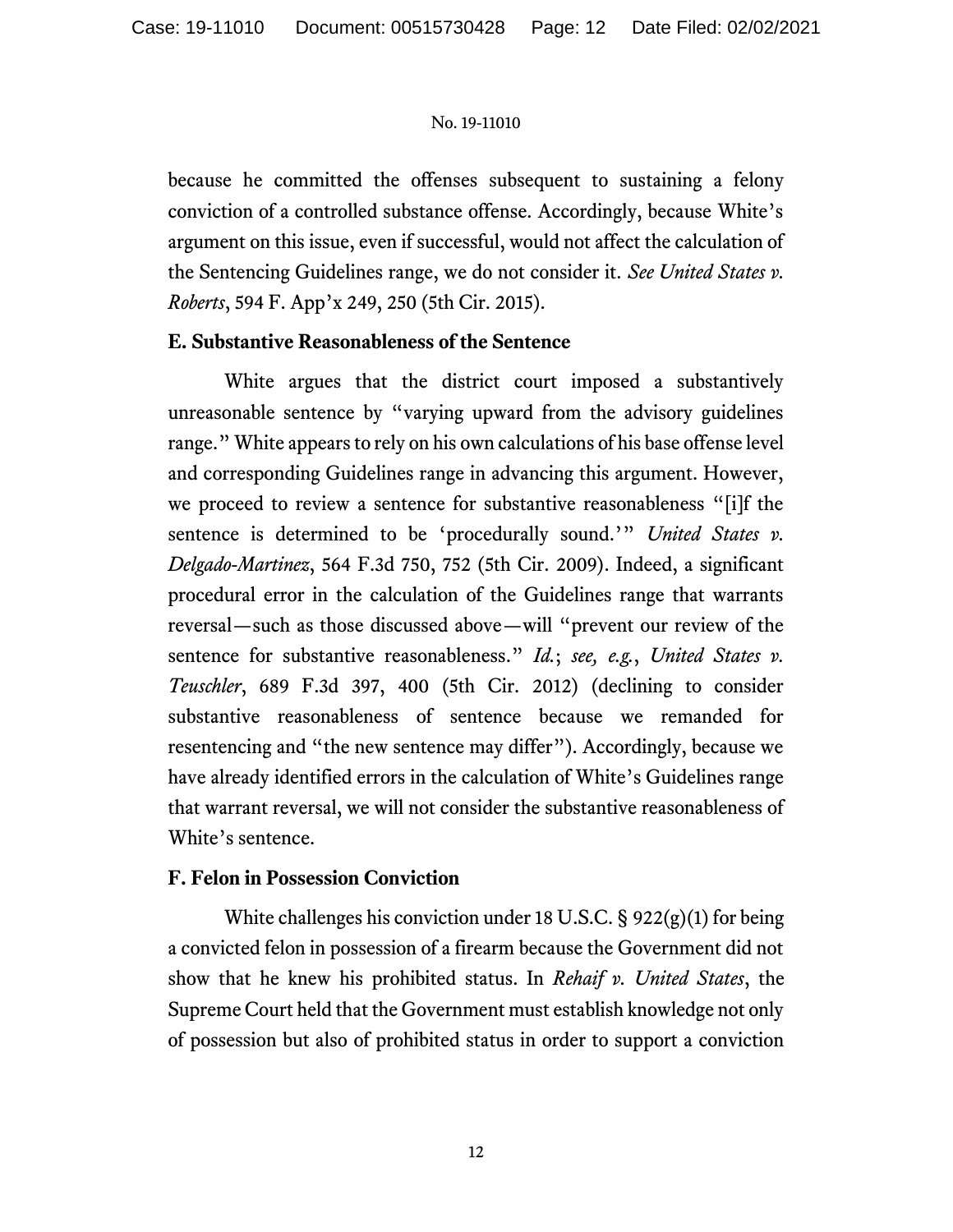under § 922(g). 139 S. Ct. at 2194. White accepts that, because this argument was not raised below, we review for plain error. *United States v. Lavalais*, 960 F.3d 180, 184 (5th Cir. 2020). As discussed above, the defendant must show (1) an error (2) that is clear or obvious and (3) that affected his substantial rights. *Puckett*, 556 U.S. at 135. In similar *Rehaif*-based challenges, we have held that, under the third prong of plain error review, a defendant must show that "there is a reasonable probability that he would not have pled guilty had he known of *Rehaif*." *Lavalais*, 960 F.3d at 187 (cleaned up).

With regard to the first and second prongs of plain error review, we have previously held that, where a district court did not consider whether the factual basis provided sufficient evidence that the defendant knew that he had been convicted of a crime punishable by imprisonment for a term exceeding one year, the error is clear and obvious. *See United States v. Brandon*, 965 F.3d 427, 431 (5th Cir. 2020). Though *Rehaif* had not been decided at the time of White's guilty plea, we nonetheless assess the district court's error at "the time of appellate consideration." *Id.* Accordingly, we find that the district court's error was clear and obvious under current law. *See id.* at 432.

However, moving to the third prong of plain error review, we find that White is not entitled to relief because he has not shown that the district court's error affected his substantial rights. Specifically, he cannot show that "there is a reasonable probability that he would not have pled guilty had he known of *Rehaif*." *Lavalais*, 960 F.3d at 187. Indeed, in evaluating this prong, we have previously considered evidence that was "overwhelming" that a defendant "knew he was a felon when he possessed the firearm[] at issue." *Id.*; *see also Brandon*, 965 F.3d at 433. For example, in *Lavalais*, we emphasized that a defendant had admitted to being a felon convicted of a crime punishable by more than one year in his factual basis and had in fact been sentenced to a two-year sentence. 960 F.3d at 187; *see also United States v. Montgomery*, 974 F.3d 587, 591 (5th Cir. 2020) (relying on the fact that